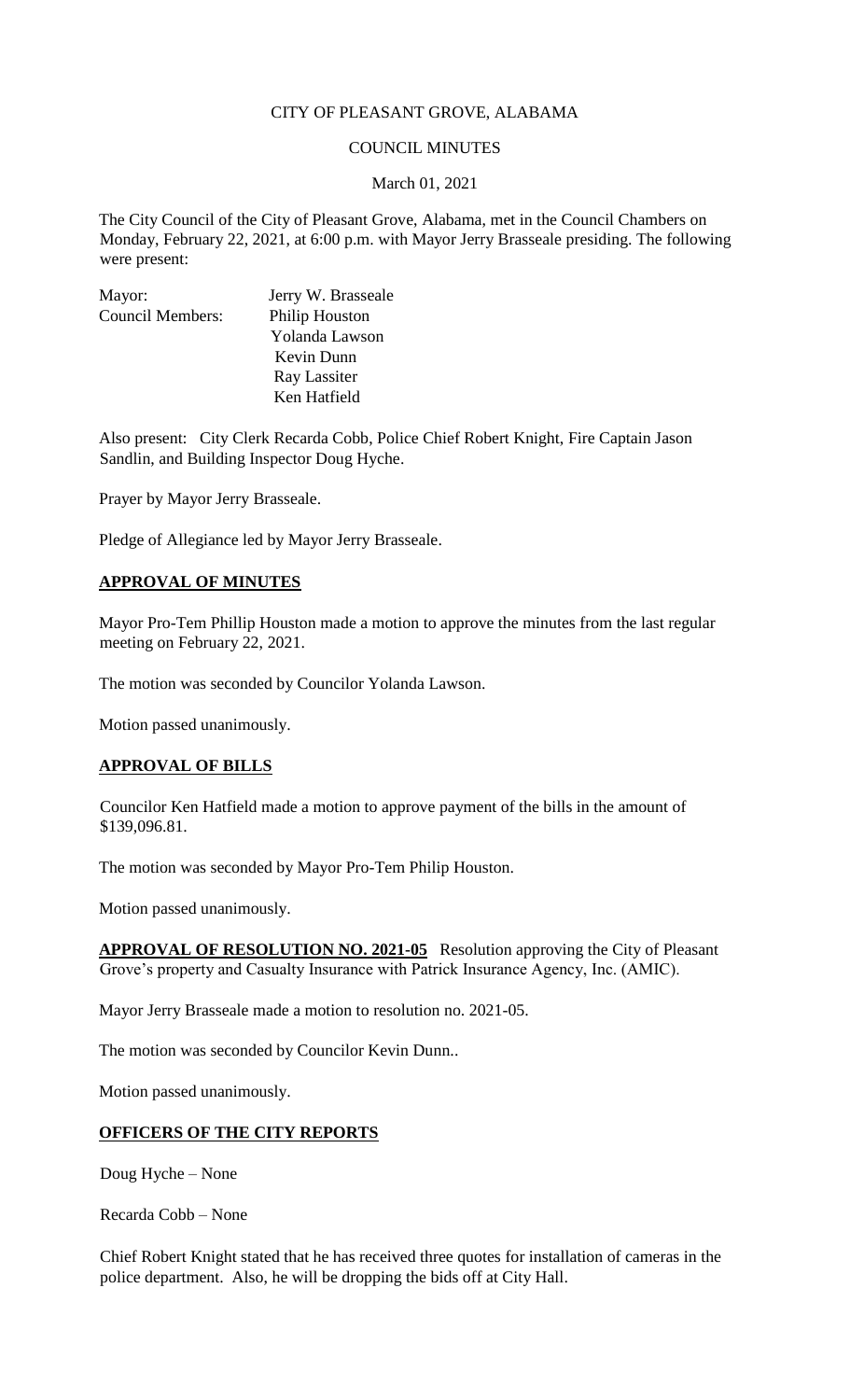Captain Jason Sandlin –None

# **COMMITTEE REPORTS**

Councilor Kevin Dunn thanked the Mayor and Council for allowing him two bring two companies out to explain streaming and public safety. Councilor Dunn also discussed speeding within the community, and spoke with Captain Daniel Reid about cameras at the police department,

Councilor Ray Lassiter stated that he spoke with an engineer at Birmingham Water Works Board concerning low water pressure and leaks in Pleasant Grove. Also, he spoke with the commissioner about paving some of the county roads within the city..

Councilor Yolanda Lawson stated that the Beautification Committee will be working on several projects this spring, and would like to collaborate with the Park Board. Also, Councilor asked the City's attorney about an ordinance to address the speeding problem within Pleasant Grove. Attorney J. D. Terry said that he will discuss the situation with ALDOT.

Mayor Pro-Tem Philip Houston asked Councilor Lawson about working with the Beautification Committee. Also, he introduced the new librarian, Dian Kennedy, and the library board members.

Mayor Jerry Brasseale discussed electrical fuels that needed to be replaced at the ballpark. He stated that the cost was approximately \$338.

Mayor Pro-Tem Philip Houston a motion to purchase the fuels needed at Pleasant Grove's ballpark not to exceed \$375 each.

The motion was seconded by Councilor Kevin Dunn.

Motion passed unanimously.

Councilor Ken Hatfield informed everybody of the zoning meeting scheduled for March 10,2021. Also, he inquired about the investment meeting scheduled for Tuesday, March 09, 2021. Mayor Brasseale stated that the investors' appointments are at 5:30 p.m. and 7:00 p.m.

## **CITIZENS COMMENTS**

Keneicia Webb, 601 10<sup>th</sup> Avenue, stated that her mailbox has been damaged due to the speeding in Pleasant Grove. She asked the Mayor and Council to come up with a solution to eliminate the continuous speeding problem within the community.

Regina Williams, 1456 5<sup>th</sup> Avenue, stated that the City of Pleasant Grove needs to fix the speeding problem on  $5<sup>th</sup>$  Avenue. Because of the speeding, cars have run onto her property numerous times causing an enormous amount of repair work. Also, Mrs. Williams discussed speeding cars running into light poles, which have led to power being off for long periods of time. Mayor Jerry Brasseale stated that it's a county road and he will meet with Commissioner Jimmie Stephens about the matter.

## **ADJOURNMENT**

Councilor Ken Hatfield made a motion to adjourn.